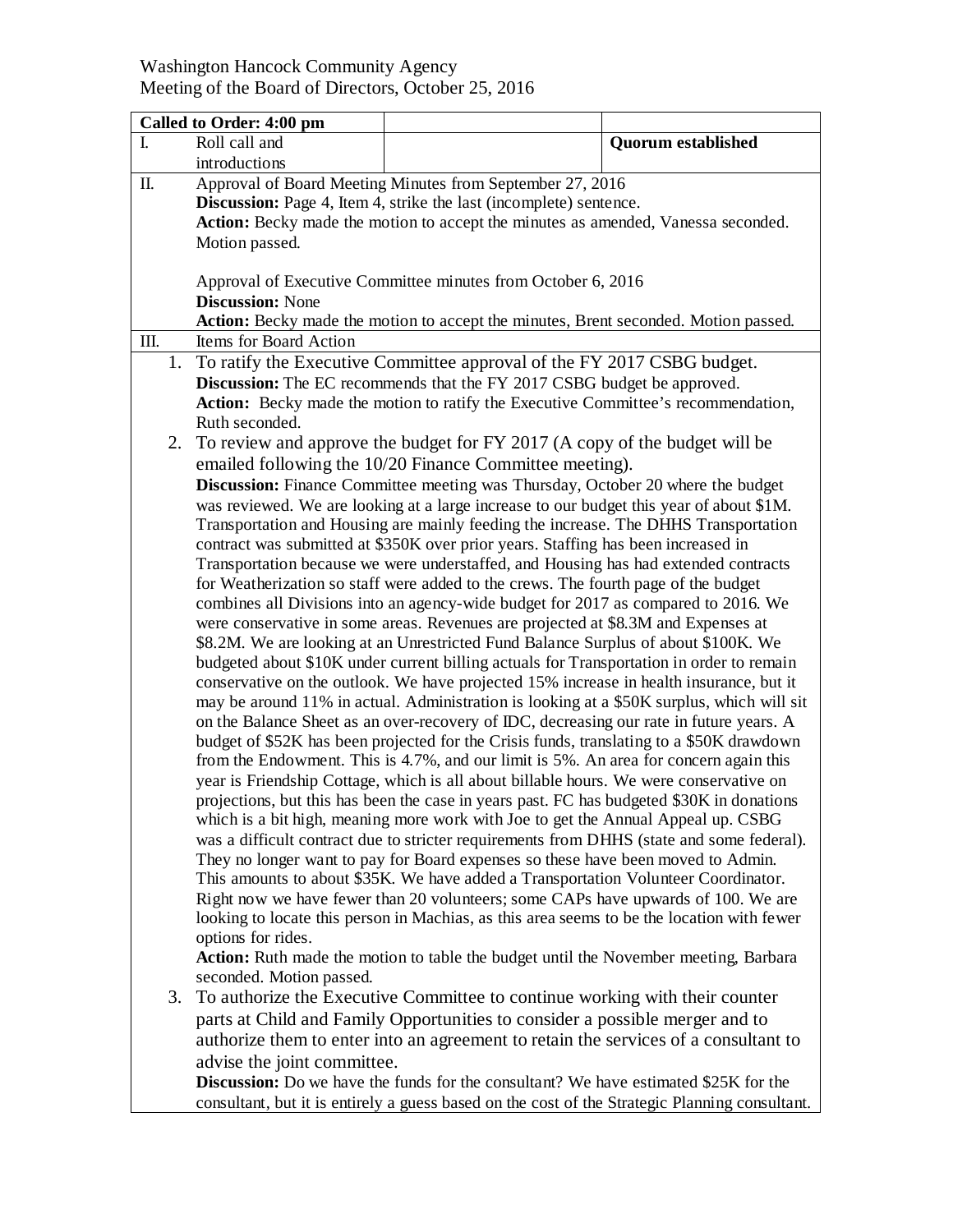|     | We did have it in the CSBG budget, but have now moved it into IDC. Mark is looking to                                                                       |  |  |
|-----|-------------------------------------------------------------------------------------------------------------------------------------------------------------|--|--|
|     | do some fundraising for this particular venture. Child and Family Opportunities will be                                                                     |  |  |
|     | paying 50% of the cost. The Executive Committee will be required to approve the<br>consultant.                                                              |  |  |
|     | What is the skill set required for this? We have sent the proposal to Kathy Kidman, who                                                                     |  |  |
|     | ran the CAP in Lewiston/Auburn as a consultant; Deb Burwell who has worked with us                                                                          |  |  |
|     | before; and two other people with skills in this area.                                                                                                      |  |  |
|     | Action: Becky made the motion to approve, Martha seconded. Motion passed.                                                                                   |  |  |
|     | 4. To approve the meeting calendar for FY 2017                                                                                                              |  |  |
|     | Discussion: Please note the EC meets every other month. Board meetings are the last                                                                         |  |  |
|     | Tuesday of the month, not the 4 <sup>th</sup> Tuesday.                                                                                                      |  |  |
|     | Action: Martha made the motion to approve, Ruth seconded. Motion passed.                                                                                    |  |  |
|     | 5. To authorize the President, Treasurer, Executive Director and Finance Director to                                                                        |  |  |
|     | sign checks for FY 2017                                                                                                                                     |  |  |
|     | <b>Discussion:</b> Our bank account has been set up to require two signatures. If our check                                                                 |  |  |
|     | signer goes down and Kevin or Mark are out of the office, the President or Treasurer                                                                        |  |  |
|     | would be needed to sign the check.                                                                                                                          |  |  |
|     | Action: Martha made the motion to approve, Becky seconded. Motion passed.<br>6. To authorize the Executive Director and Finance Director to sign all agency |  |  |
|     | agreements, contracts and corporate agreements for FY 2017                                                                                                  |  |  |
|     | Discussion: As a point of information, this is for contracts that are being renewed and                                                                     |  |  |
|     | vendor contracts. Anything new comes to the Board first.                                                                                                    |  |  |
|     | Action: Peter made the motion to approve, Ruth seconded. Motion passed.                                                                                     |  |  |
| 7.  | To authorize the President and Vice President to sign the Executive Directors                                                                               |  |  |
|     | expenses for FY 2017                                                                                                                                        |  |  |
|     | <b>Discussion:</b>                                                                                                                                          |  |  |
|     | Action: Becky made the motion to accept, Barbara seconded. Motion passed.                                                                                   |  |  |
|     | 8. Other Business/Adjustments to the Agenda                                                                                                                 |  |  |
|     | Discussion:                                                                                                                                                 |  |  |
|     | <b>Action:</b>                                                                                                                                              |  |  |
| IV. | Reports                                                                                                                                                     |  |  |
| 1.  | Development Committee - Barbara Clark - On Monday the Ellsworth American                                                                                    |  |  |
|     | reporter went to the Ellsworth office to get pictures and interview staff. We did                                                                           |  |  |
|     | not have enough advertising support for an insert, but will have two pages for                                                                              |  |  |
|     | pictures and articles. This will be in the EA for the November 3 edition.                                                                                   |  |  |
|     | 2. President's Report – Betsy Fitzgerald – The meeting with the Executive                                                                                   |  |  |
|     | Committees of CFO and WHCA went very well.                                                                                                                  |  |  |
| 3.  | Executive Directors Report - Mark Green - Mark defers.                                                                                                      |  |  |
| 4.  | Finance Directors Report – Kevin Bean – Cash was up again, a little over \$500K                                                                             |  |  |
|     | at the end of September, around \$750K as of today. Operations surplus is at                                                                                |  |  |
|     | \$236K with Transportation at around \$200K, but Kevin expects that to go down                                                                              |  |  |
|     | somewhat due to the end of year entries that need to be made. HHG is showing a                                                                              |  |  |
|     | \$26K deficit, they have started to utilize some of the \$65K that came in earlier in                                                                       |  |  |
|     | the year for a revolving loan pool; this will drop down to the balance sheet for                                                                            |  |  |
|     | future use; if there are any loans that are uncollectible they can be applied to this                                                                       |  |  |
|     | fund so they won't affect the bottom line. FC has a \$26K deficit which will go a                                                                           |  |  |
|     | little higher as part of the end of year process. ARs are a little high but will be                                                                         |  |  |